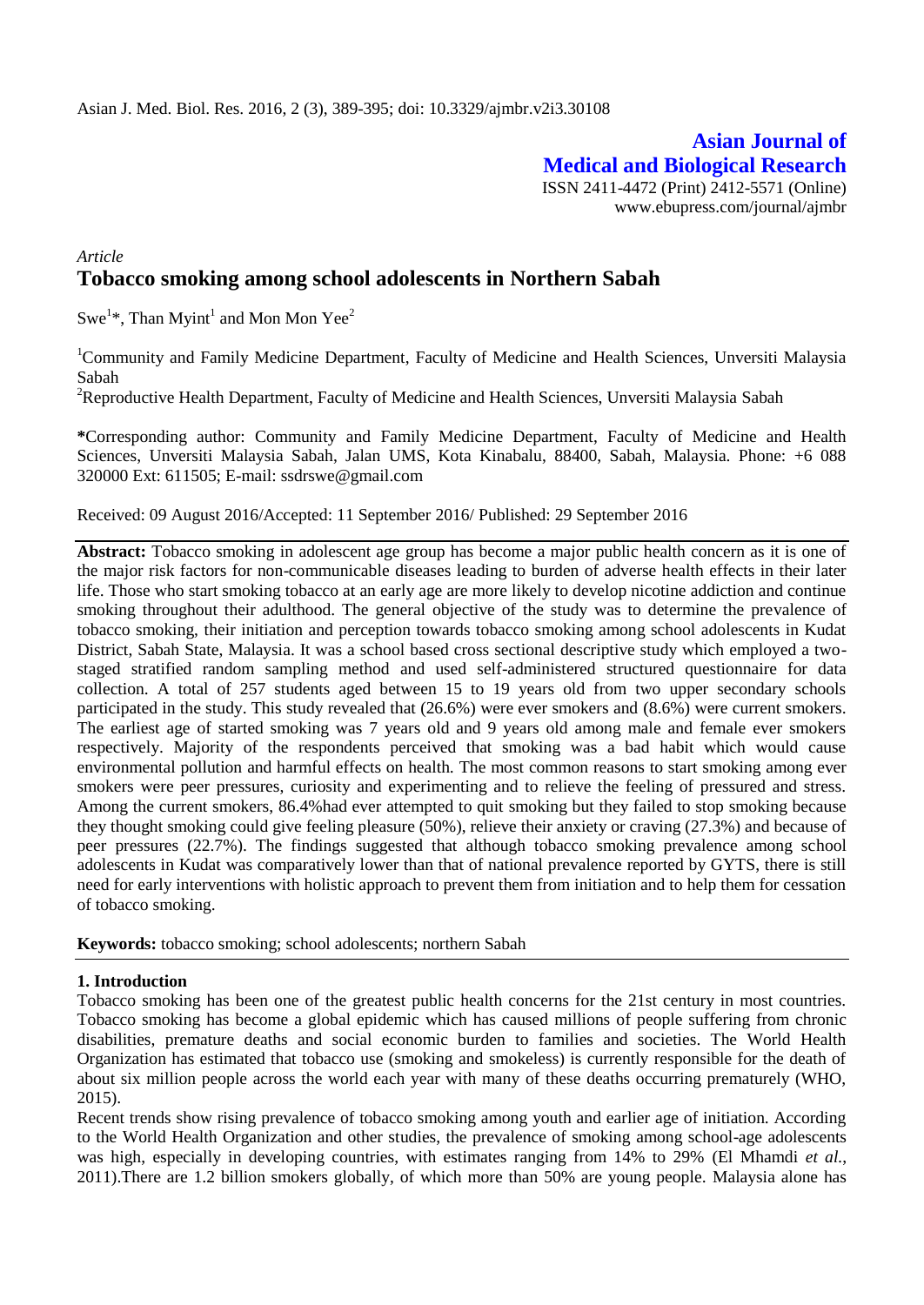about 5 million smokers, 20% of whom are younger than 18 years old (Al-Sadat *et al*., 2010). Global Youth Tobacco Survey (GYTS), Malaysia, 2009 revealed that among the school children aged between 13 to 15 years, 30.0% of students were ever cigarette smokers and 18.2% were current smokers. According to the reports of various studies, prevalence of tobacco smoking among adolescents was 25% in Malaysia (2006), 25% in Vietnam (2008) and 78% in Indonesia (2006)(Al-Sadat *et al*., 2010).A study done in Kelantan state, Malaysia revealed that 35.9% of secondary school boys were current smokers (Naing Nyi *et al*.,2004). Another study done in Kota Tinggi District, Johor reported that smoking prevalence of secondary school students was found to be 29.7% and smoking was more prevalent among male students (Lim *et al.*, 2006). Also a study carried out in a secondary school Sarawak showed that the prevalence of smoking was 32.8% with mean age of initiation at (12.8±1.9) years among secondary school students (Juslina *et al.*, 2011). Therefore, increasing prevalence of adolescence smoking and initiation at early age of life has become a significant public health problem.

Many adult smokers take up the smoking habit during their period of adolescence or as young adults. Much of the severe health consequences of smoking are in adulthood (Rachiotis *et al.*, 2008). The age at initiation of smoking is crucial as those who smoke in adolescence are very likely to smoke as adults. Also most of the adolescents who smoke may also have unhealthy lifestyle clusters such as smoking, alcohol use, engaged in high risk sexual behavior and illicit drug use. So that smoking may be a marker of unwanted harmful adolescents' behaviors (Siziya *et al*., 2007).

Several factors especially environmental and socio-behavioural factors determined the shifting trend of increased prevalence of tobacco smoking towards younger age group. Adolescents' initiation of smoking can be associated with many risk factors such as curiosity to experiment, peer pressure, family smoking, cultural norms, media influence, advertisement, easy access, weak law enforcement, stress and psychological factors, perception on smoking, insufficient awareness of the smoking hazards, the amount of pocket money they can spend and association with other high-risk behaviours etc. These factors might have synergistic actions to motivate smoking among adolescents. Many young people initiate smoking during their adolescence period, because most of them believe that smoking will boost their social acceptability and image. Adolescents' desire to appear like adults and their need to gain social approval from peers can lead to smoking. Once adolescents have experimented with smoking, almost 50% continue to smoke and become addicted (Makwana *et al.,* 2007). Peer influence has been found to be the strongest risk factor for smoking among adolescents and identified as a form of social reinforcement (Fuad *et al*., 2014).

Majority of countries in the world have established smoking control programs to prevent initiation and to promote cessation of tobacco smoking. Adolescence age group must be targeted as the primary focus for strategic implementation to reduce the burden of smoking among them. To support formulation of effective antismoking programs for that adolescence age group who are prone to be habituated to smoking, it is necessary to obtain more information on contributing factors and their perception towards tobacco smoking. Understanding of adolescents' perception on tobacco smoking is a crucial for policy makers and public health managers as it may help in effective planning of tobacco control interventions.

This study was carried out in Kudat area which was located on the northern most part of Sabah, Malaysia, 190 kilometres north of Kota Kinabalu, the state capital. The general objective of the study was to estimate the prevalence, initiation of smoking and perceptions towards tobacco smoking among school adolescents from selected two secondary schools in Kudat. Secondary school students were considered representative of adolescents primarily because schooling was the main activity for targeted age group (15-19 years old) which was a critical period in the development of the smoking habit. The study was conducted with the support of Rural Medicine Research Unit, Faculty of Medicine and Health Sciences, Universiti Malaysia Sabah.

### **2. Materials and Methods**

This study was a school based cross sectional descriptive study carried out in two upper secondary schools (SMK Sikuati 1 and SMK Abdul Rahim Kudat) of Kudat District during 2014. Secondary school students attending (Form 4 to Form 6) classes who were supposed to be in the age range of 15 to 19 years old were targeted for the study.

A two-staged stratified random sampling method was used. A detailed list of all the schools providing education for Form 4 to Form 6 grades in Kudat area was obtained and two schools were randomly selected based on its location. Then two classes from each grade (Form 4 to Form 6) of sampled schools were randomly selected. All the students presented in the selected classes on the day of the survey were eligible to participate regardless of their actual ages, religious and ethnicity. Altogether 257 students who gave consents with the permission of the principals from two sampled secondary schools in Kudat participated in the study.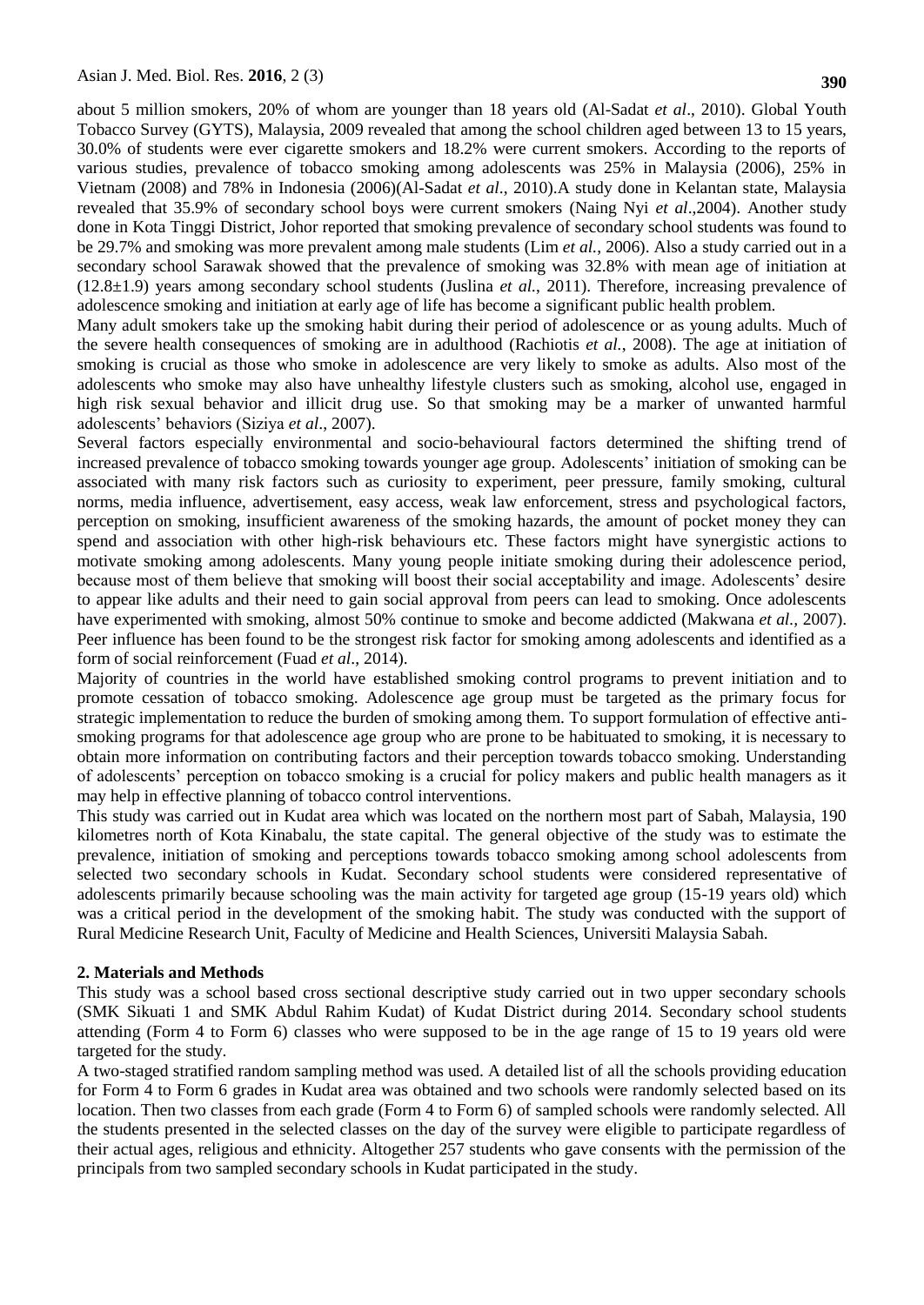Self-administered structured questionnaire in Malay version was used for data collection. The validated questionnaire was adopted from previous studies and modified according to the condition and situation of the study area. Questions were translated into Bahasa Malaysia with forward and backward translation and pretested with 30 students from other secondary school who were not involved in the study. Some modifications and refinements were again made to the questionnaire based on the results of the pre-test to enhance clarity. The questionnaire was prepared to be anonymous and to be self-completed by the students who were assured about the confidentiality of collected information.

The questionnaire included four major sections with closed ended questions in Bahasa Malaysia which were about socio-demographic information, knowledge about tobacco smoking, perception towards tobacco smoking and information about smoking practice.

In order to ensure ethical conduct of the research, various measures had been taken by researchers such as obtained prior permission to conduct this study from the heads of the selected upper secondary schools, SMK Sikuati (1) and SMK Abdul Rahim Kudat; obtained verbal informed consent from the parents of the participating adolescents; written consents were obtained from students who were participated in the study; kept anonymity of the students and data security.

Data collection was done by the help of data collectors (research assistants) who were briefed the contents of the questionnaire and process of data collection in details by the researchers one week ahead of the day of data collection.

On the day of data collection, all the students who were eligible to participate in this study were organized in a hall and they were explained about the purpose of the study, expected benefits of the study and the voluntary and anonymous nature of participation in the survey. After the briefing, questionnaires were distributed to all those students who were organized in the hall. The questionnaires were completed in a class time by the students who gave consents to participate in this study. School teachers were not allowed in the hall during the time of questionnaire completion. The researchers were remained present throughout the survey to clarify any queries. Analysis was done only on the completed questionnaires using SPSS version 21 statistical software. Frequencies and proportions were calculated for descriptive statistics.

# **3. Operational definitions**

**Perception of smoking**: a way of regarding, recognition, understanding or interpreting upon tobacco smoking, tobacco hazards and tobacco control measures.

**Negative perception upon tobacco smoking**: perceived that tobacco smoking is a bad habit, bad behaviour and cause dangerous to individual and public health.

**Positive perception upon tobacco smoking**: perceived tobacco smoking as positive and believed that smoking is not harmful to health and positive feelings towards tobacco smoking.

**Prevalence of smoking**: referred to proportion of smokers in secondary school student population.

**Ever-smoker**: a student who had ever tried smoking tobacco, even once in the past or during his/her lifetime. This student may or may not be a current smoker. In this study ever smoker=ex-smoker + current smoker.

**Current smoker**: a student who has smoked cigarettes on one or more days in the preceding month (30 days) of the survey.

**Ex- smoker**: defined as a student who quit smoking more than one year.

**Never- smoker**: a student who has never experienced in smoking tobacco in his life time.

**Quit attempt**: current tobacco smokers who tried to quit during the past 6 months.

**Knowledge about tobacco smoking**: knowledge about health hazards of tobacco smoking, addiction of tobacco smoking and prevention and control activities of tobacco smoking in Malaysia.

# **4. Results**

# **4.1. Socio-demographic characteristics**

The age range of students participated in the study were between 15 to 19 years old (mean-17.14), constituted mainly 17 years old (39.3 %), 18 years old (28.4%) and 16 years old (26.1%). Among them 35.8%were male and 64.2%were females. Majority of the participants were Rungus (49.4%) followed by Bajau (24.9%) in ethnicity. Regarding the religion, 51.4%were Christian and 48.2% were Islam. The students participated in this study were from thirty four kampungs which were located within the areas of Kudat town and Sikuati.

# **4.2. Smoking status**

Of 257 students, 73.4% (189) were never smokers, 26.6% (68) were ever smokers. Among ever smokers 22 (8.6% of total) were current smokers and 46 (18% of total) were ex-smokers. There were more male students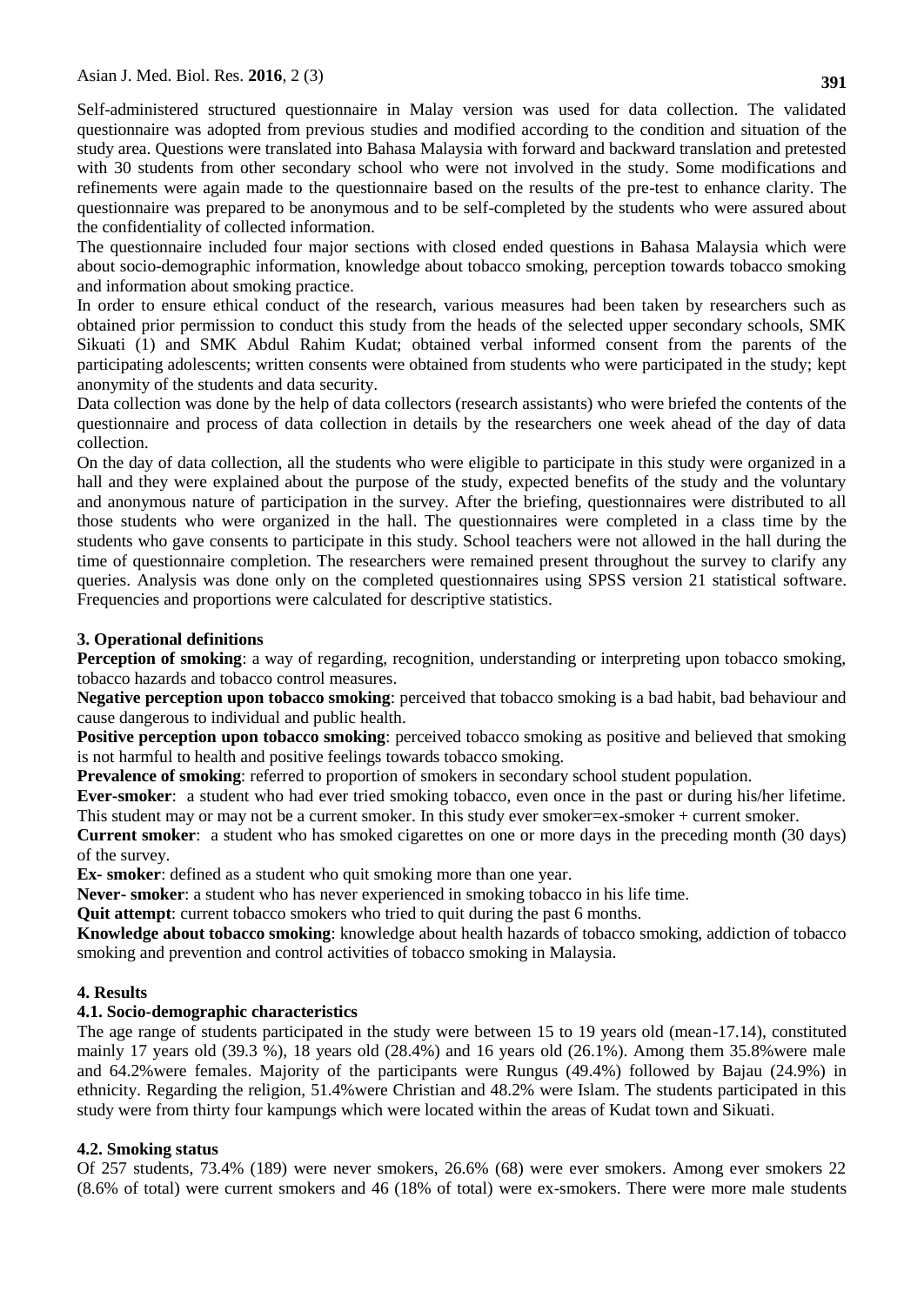than female students (Male 70.6% and Female 29.4%) among ever smokers. It was also found that 78% (53) of ever smokers and 95.5% (21) of current smokers were between 16 and 17 years old.

Among ever smokers, the earliest age of started smoking was 7 years old for male and 9 years old for female students. Majority of ever smokers (79%) for both gender started their smoking between 12 years to 16 years old of age.

Regarding the types of tobacco products smoked by the current smokers, 77.3% (17) smoked cigarette, 18.2% (4) smoked both cheroot and cigarette and only4.5% (1) smoked hand rolled cheroot.

## **Table 1. The main reason to initiate smoking among ever smokers.**

| <b>Frequency</b> | <b>Valid Percent</b> |  |
|------------------|----------------------|--|
| 6                | 8.8                  |  |
| 21               | 30.9                 |  |
| 6                | 8.8                  |  |
| 4                | 5.9                  |  |
| 19               | 27.9                 |  |
|                  | 1.5                  |  |
| 10               | 14.7                 |  |
|                  | 1.5                  |  |
| 68               | 100.0                |  |
|                  |                      |  |

## **Table 2. Attempted to quit smoking among current smokers during the past six months.**

| Gender | Attempted to quit smoking |             | <b>Total</b> |  |
|--------|---------------------------|-------------|--------------|--|
|        | <b>Yes</b>                | No          |              |  |
| Male   | 15 (68.2%)                | $3(13.6\%)$ | 18 (81.8%)   |  |
| Female | $4(18.2\%)$               | $0(0\%)$    | $4(18.2\%)$  |  |
| Total  | 19 (86.4%)                | $3(13.6\%)$ | 22 (100%)    |  |

### **Table 3. Knowledge level of tobacco smoking hazards among respondents.**

| Frequency $(\% )$ |
|-------------------|
|                   |
|                   |
|                   |
|                   |
|                   |

### **Table 4. Perception towards tobacco smoking among respondents.**

| <b>Statement</b>                                                              | Agree | <b>Disagree</b> |
|-------------------------------------------------------------------------------|-------|-----------------|
| Smoking is a bad habit                                                        | 96.9% | 3.1%            |
| Youth smoking is a problem in Malaysia                                        | 98.8% | 1.2%            |
| Tobacco smoking can cause harmful effects on health                           | 92.8% | 7.2%            |
| Second hand smoke would get adverse effect of smoking                         | 77.4% | 22.6%           |
| Smoking can give rise to air pollution and give harmful effect to environment | 89.5% | 10.5%           |
| Started smoking among youth is due to easily accessible and affordable        | 74.5% | 25.5%           |
| Tobacco smoking is just wasting our pocket money                              | 96.7% | 3.3%            |
| Smoking can cause negative social and personal impacts on youth               | 82.1% | 17.9%           |
| Youth should not have a right to smoke if he or she wishes                    | 83.7% | 16.3%           |
| Quitting of smoking is difficult due to its addictive effect of nicotine      | 92.6% | 7.4%            |
| Quitting of smoking in youth is difficult mainly due to peer pressures        | 73.2% | 26.8%           |
| Media has influence on youth smoking                                          | 98.3% | 1.7%            |
| Prohibition of tobacco advertisement can reduce the number of smokers         | 70.4% | 29.6%           |
| Prohibition of tobacco smoking in public places should be encouraged          | 79.0% | 21%             |
| Smoking under 18 years should be banned by law                                | 94.5% | 5.5%            |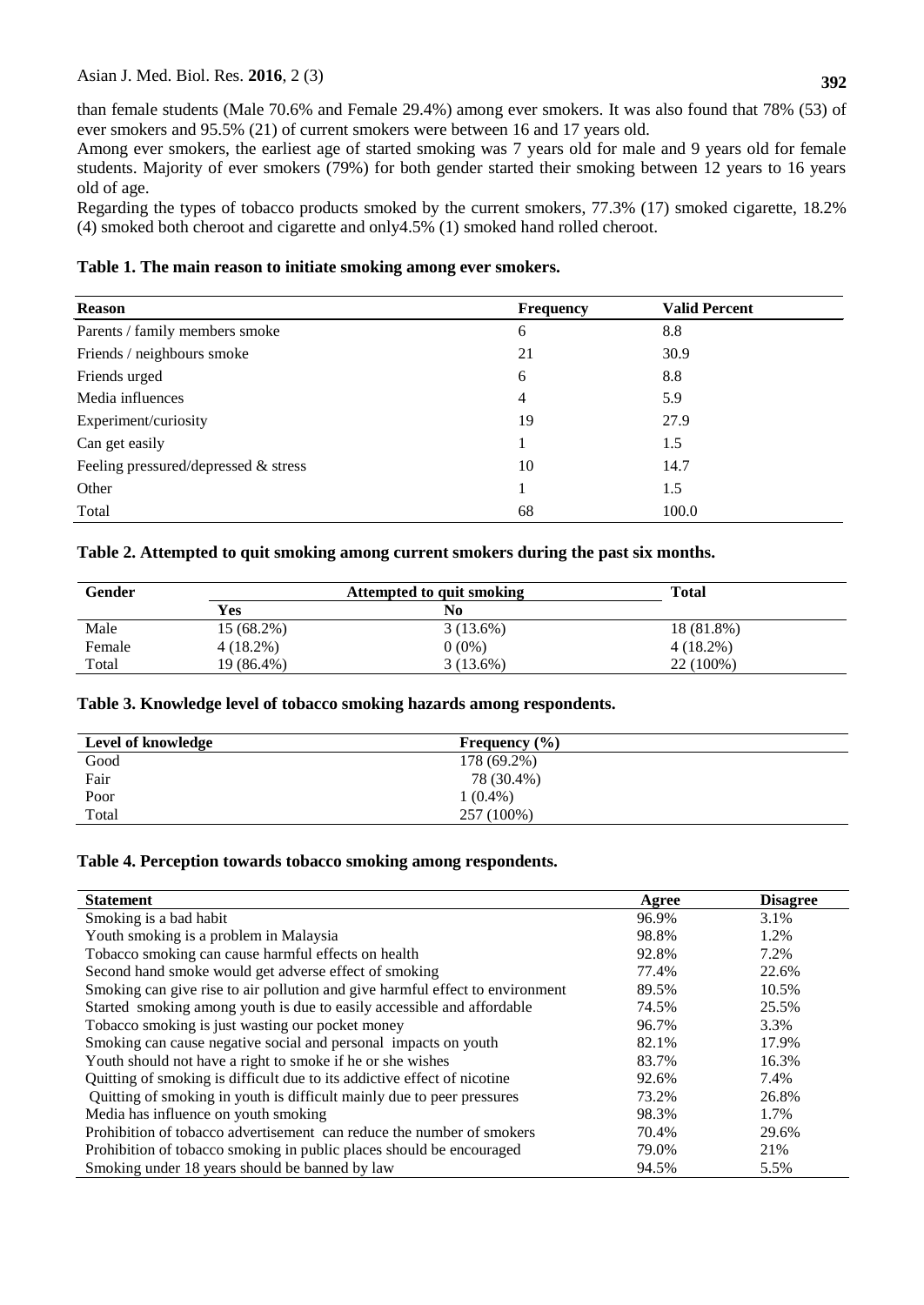### **4.3. Initiation of smoking**

The main reasons of initiation of smoking among ever smokers were found to be due to friends/neighbours smoke (30.9%), curiosity and experimenting (27.9%) and want to relieve from pressured, stressful feeling (14.7%) (Table 1).

#### **4.4. Attempted to quit smoking**

Majority of current smokers (86.4%) had ever attempted to quit smoking during the past six months. But even though they tried, they failed and continued smoking for some reasons (Table 2). The main reason for which they failed to quit and continued to smoke were because of feeling pleasure and relaxation (50%), they perceived smoking could reduce their anxiety or craving (27.3%) and peer pressures (22.7%).

#### **4.5. Knowledge of tobacco smoking hazards**

Total score given to assess knowledge level of tobacco smoking was 22. Regarding the level of knowledge it was considered that poor knowledge was scored 7 and below, fair knowledge was from 8 to 15 and good level was 16 and above. Mean score obtained by the students was 16.48.

Among all the respondents, 69.2% (178) and 30.4% (78) were found to have good level and fair level of knowledge about health hazards of tobacco respectively (Table 3).This study also revealed that 73.5% of ever smokers had awareness of harmful effects of tobacco smoking by the time they started to smoke and the remaining (26.5%) did not have awareness about tobacco smoking hazards.

### **4.6. Perception towards tobacco smoking**

Majority of the students participated in the study reported negatively perceived on tobacco smoking. They did agree that smoking was a bad habit which would cause adverse effects on health. The detail responses were shown in (Table 4).

### **5. Discussion**

This study revealed that out of 257 studied secondary school adolescents, 26.6% were ever smokers and 8.6% were current smokers. Smoking prevalence of secondary school adolescents in Kudat district area was seemed to be lower than that of the GYTS Malaysia, 2009 results (ever smokers 30% and the current smokers 18.2%). Also this prevalence was found to be relatively lower than those in Kelantan state (35.92%) and Kota Tinggi District, Johor (29.7%).Smoking distribution among ever smokers by gender has shown more male students (70.6%) smoked tobacco than female students (29.4%) like the results of other studies.

The age range of 78% of ever smokers and 95.5% of current smokers were between 16 to 17 years age group. Among ever smokers, 79% was found to be initiated their smoking between 12 and 16 years old. The earliest age of started smoking was reported that 7 years old for male and 9 years old for female students which indicated that the school children were likely to start smoking at their very early age of life. The peer pressures (30.9%), curiosity and experimenting (27.9%) and to relieve feeling depressed or pressured (14.7%) were found to be the main causes to initiate smoking among school adolescents. The peer influence and experiment to get new experience were seemed to be the major influencing factors to start their smoking.

The study also informed that 86.4% of current smokers ever tried to quit smoking during the past six months of the study but they had failed due to the facts that they felt pleasure and relaxation with smoking (50%), they relieved their anxiety or craving by smoking (27.3%) and their friends, parents and neighbours smoked (22.7%). The study also revealed that among the ever smokers, 73.5% were aware the harmful effects of tobacco smoking but the remaining (26.4%) had lack of awareness of tobacco smoking hazards by the time they started to smoke. The findings suggested that health education emphasis on tobacco smoking must be carried out on regular basis mainly in primary and secondary schools for providing the students with greater awareness and understanding of health risks and pertinent issues related to tobacco smoking.

Regarding the level of knowledge about health hazards of tobacco smoking, among 257 students who were participated in the study, 69.2% were at good level, 30.4% at fair level and only 0.4% had poor level of knowledge which indicated that majority of the students were found to be at satisfactory level of awareness of adverse effects on tobacco smoking. It can be assumed that though harmful effects of tobacco smoking are well known, many young people start smoking during their adolescence might probably due to some reasons like peer pressures as peers can lead to smoking, desire to gain social approval from peers, want to have new experience as stimulated by media and want to appear as adults etc.

According to the results of perception on tobacco smoking, among all participants, 96.9% perceived that smoking is a bad habit and 98.8% seemed to realise that tobacco smoking has been a problem among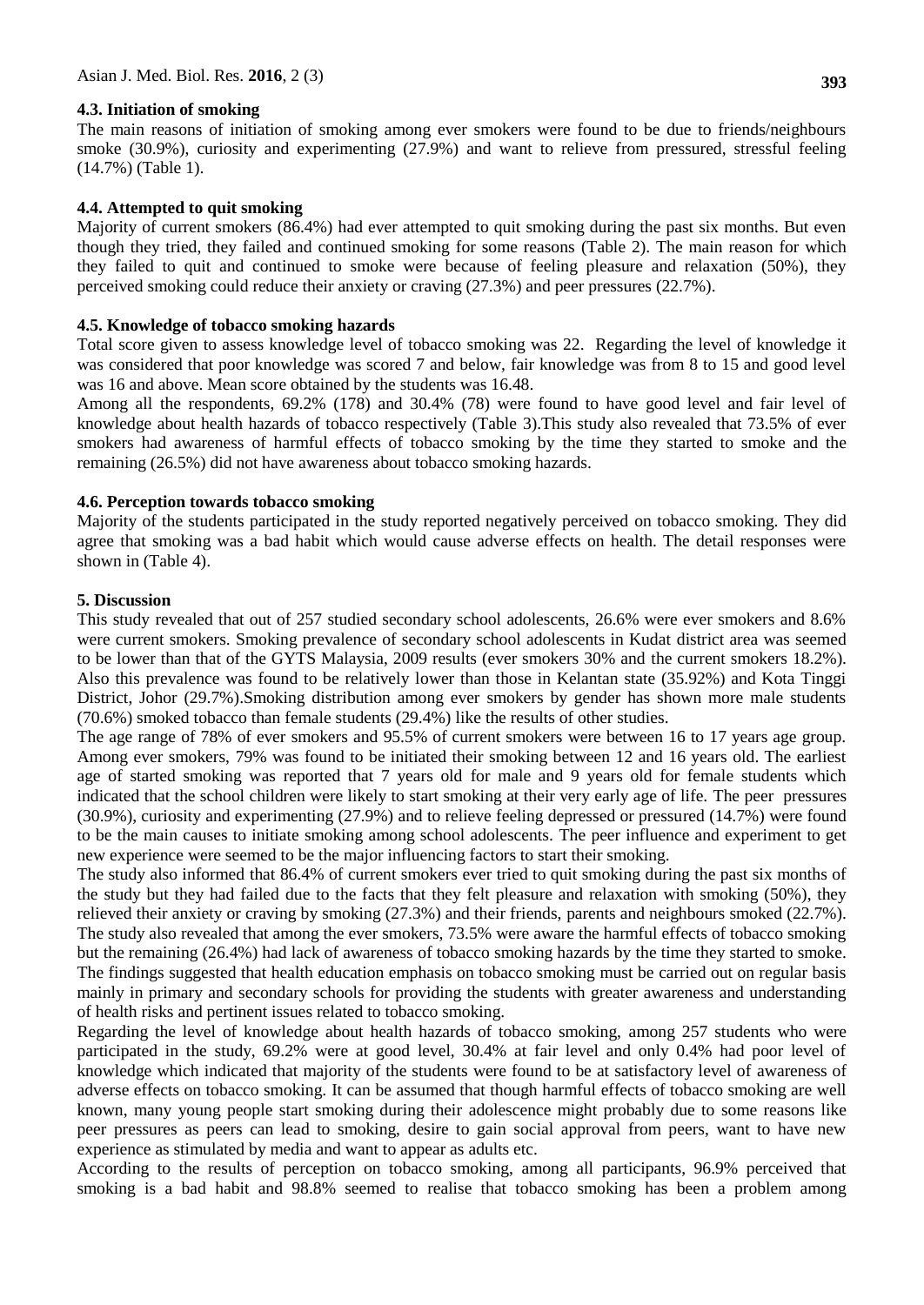adolescents in Malaysia. Also 92.8% of the participants were aware that tobacco smoking can be harmful to health and it can give rise to adverse effects on health and 89.5% did agree that smoking is an environmental hazard which can cause air pollution. But 22.6% of participants were not aware that passive smokers (second hand smoke) also have the risks of tobacco smoking.

The findings of the study showed that 74.5% of participants did agree that started smoking at younger age was due to easily affordable because of cheap cost of cigarettes and easily accessible to buy cigarettes at shops. Majority of the students (96.7%) thought tobacco smoking was just wasting their pocket money. The 92.6% of the participants perceived that addictive effect of nicotine is one of the barriers to quit tobacco smoking but 73.2% thought peer pressures could be the main barrier for young age group. Also 98.3% of the participants believed that media has been one of the influencing factors on tobacco smoking among young age group and media should give more effort on anti-tobacco control programmes.

The results also revealed that 82.1% of the participants were found to be aware of the facts that people would look down on those who smoked at public place and youth could not be impressed by smoking as well. Most of the students (83.7%) did not recommend that youth should have a right to smoke if he or she wishes. The participants did agree that prohibition of tobacco advertisement could reduce the prevalence of tobacco smoking (70.4%), tobacco smoking in public places should be prohibited (79%) and smoking under 18 years old should be banned by law (94.5%).

### **6. Conclusions**

The findings of the study suggested that intervention efforts are essential to prevent initiation of smoking from youth especially school adolescents and to equip them with better awareness and understanding of tobacco smoking hazards and issues. Contents highlighting the adverse effects of tobacco smoking should be included in the formal educational program so that school children can be convinced with the harmfulness of tobacco smoking. Strategic plans to protect adolescents from being exposed to tobacco smoking of other people like parents, relatives, peers, neighbours should be developed to prevent them from experimenting with tobacco. Effective and efficient interventions against tobacco smoking should also be implemented in the community with the support of various types of media as the findings of this study informed that peer influences seemed to be a major influencing factor for taking up or experimenting smoking. Intervention approaches should not only be confined to secondary schools but also to extend to their residential places so that influences in their homes' environmentas well as social environment which contribute to tobacco smoking would be tackled. It is crucial that the family, relatives, peers, community, schools and local authorities need to actively take part their roles in anti-smoking campaigns amongst young age group. Counselling with the parents to control the influence of tobacco smoking on their children should be encouraged. Since schools could be a chancy environment for taking up or experimenting smoking for the adolescents, more large scale of analytical studies are necessary to determine the extent of social and environmental factors influencing on school adolescents' smoking behaviour.

### **Acknowledgements**

The authors would like to express heartiest gratitude to Rural Medicine Research Unit, Faculty of Medicine and Health Sciences, Universiti Malaysia Sabah for the financial support to carry out this research. Our special thanks and deepest appreciation to the Head Masters of the secondary schools of Kudat district, SMK Sikuati 1 and SMK Abdul Rahim for their kind permissions to carry out this study at their schools. Also expand our heartfelt thanks to all the teachers from those schools who had given such attention and time to help us out in the process of data collection. Special thanks are extended to all students participated in the study and put their efforts in completing the questionnaires for this research. Finally, our special gratitude goes to all those who had directly or indirectly involved and provided us the possibility in completing this study and report writing.

### **Conflict of interest**

None to declare.

### **References**

Al-Sadat N, AY Misau, Z Zarihah, D Maznah and TT Su, 2010. Adolescent tobacco use and health in Southeast Asia. Asia-Pac. J. Public Health, 22:175S–180S.

Faud Maher D.Fuad, Ahmad Fairuz, MNA Balsam, Nawwar Ghassan Ibraheem and A Ayob, 2014. Smoking among Malay Upper Secondary School Students in Shah Alam , Selangor.Int. J. Collab. Res. Intern. Med. Public Health, 6:23–28.

Juslina O, M Leelavath, O Khairani and T Iryani, 2011. Prevalence of smoking among secondary school